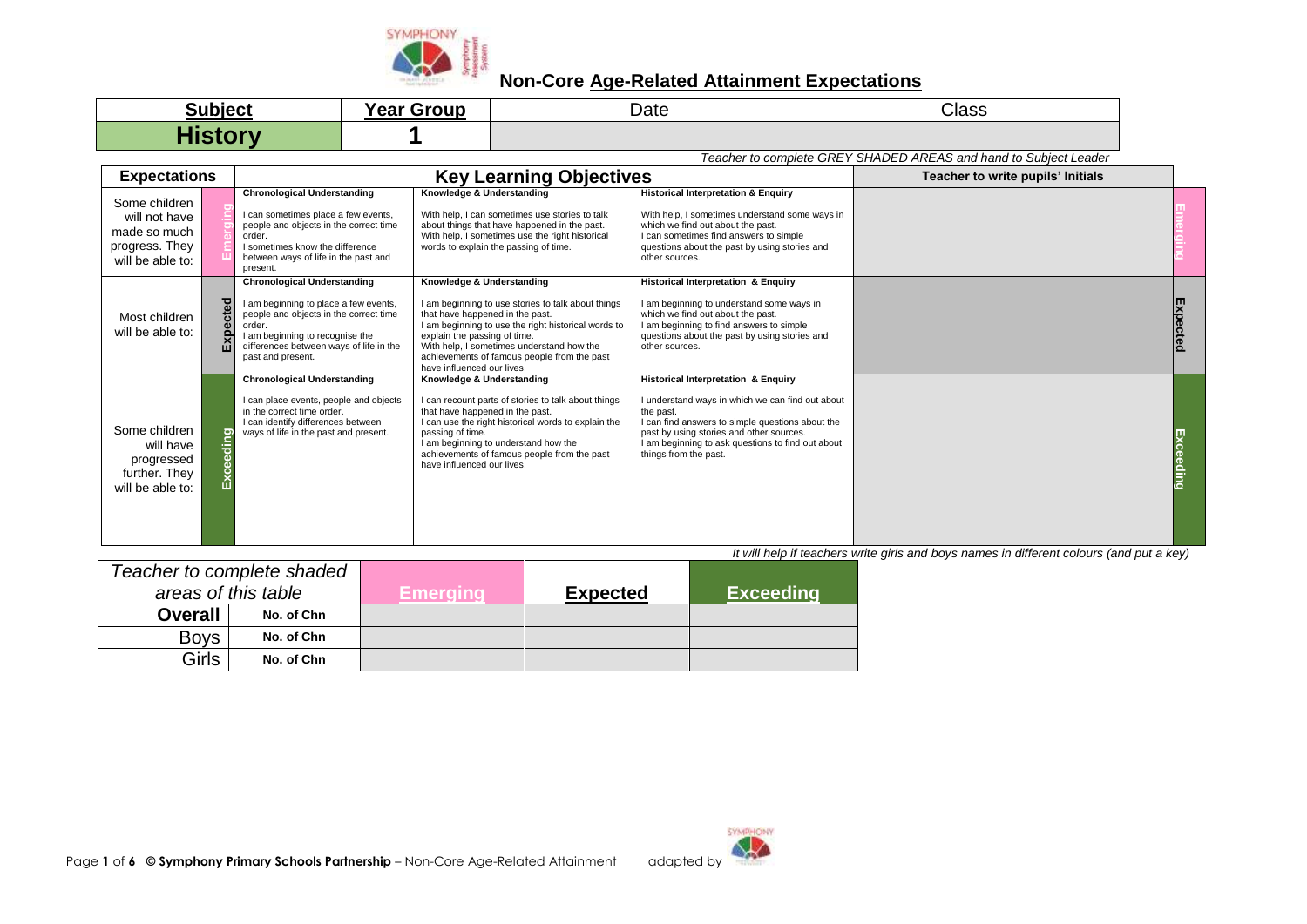

| <b>Subject</b>                  | <b>Year Group</b> | Date | <b>Class</b> |
|---------------------------------|-------------------|------|--------------|
| $\blacksquare$<br><b>AISLUM</b> |                   |      |              |

*Teacher to complete GREY SHADED AREAS and hand to Subject Leader*

| <b>Expectations</b>                                                                  |            |                                                                                                                                                                                                                                                                                                                                           | <b>Key Learning Objectives</b>                                                                                                                                                                                                                                                                                                      |                                                                                                                                                                                                                                                                                                                                | Teacher to write pupils' Initials |  |
|--------------------------------------------------------------------------------------|------------|-------------------------------------------------------------------------------------------------------------------------------------------------------------------------------------------------------------------------------------------------------------------------------------------------------------------------------------------|-------------------------------------------------------------------------------------------------------------------------------------------------------------------------------------------------------------------------------------------------------------------------------------------------------------------------------------|--------------------------------------------------------------------------------------------------------------------------------------------------------------------------------------------------------------------------------------------------------------------------------------------------------------------------------|-----------------------------------|--|
| Some children<br>will not have<br>made so much<br>progress. They<br>will be able to: |            | <b>Chronological Understanding</b><br>I am beginning to place a few events, people<br>and objects in the correct time order.<br>I am beginning to recognise the differences<br>between ways of life in the past and present.                                                                                                              | Knowledge & Understanding<br>I am beginning to use stories to talk about<br>things that have happened in the past.<br>I am beginning to use the right historical<br>words to explain the passing of time.<br>With help, I sometimes understand how the<br>achievements of famous people from the past<br>have influenced our lives. | Historical Interpretation & Enquiry<br>I am beginning to understand some ways in<br>which we find out about the past.<br>I am beginning to find answers to simple<br>questions about the past by using stories and<br>other sources.                                                                                           |                                   |  |
| Most children<br>will be able to:                                                    | ected<br>ш | <b>Chronological Understanding</b><br>I can place events, people and objects in the<br>correct time order.<br>I can identify differences between ways of life<br>in the past and present.                                                                                                                                                 | Knowledge & Understanding<br>I can recount parts of stories to talk about<br>things that have happened in the past.<br>I can use the right historical words to explain<br>the passing of time.<br>I am beginning to understand how the<br>achievements of famous people from the past<br>have influenced our lives.                 | <b>Historical Interpretation &amp; Enquiry</b><br>I understand ways in which we can find out<br>about the past.<br>I can find answers to simple questions about<br>the past by using stories and other sources.<br>I am beginning to ask questions to find out<br>about things from the past.                                  |                                   |  |
| Some children<br>will have<br>progressed<br>further. They<br>will be able to:        | ling<br>ē  | <b>Chronological Understanding</b><br>I can confidently place events, people and<br>objects in the correct time order and suggest<br>how they fit in the chronological framework.<br>I am developing awareness of the passing of<br>time.<br>I can identify similarities and differences<br>between ways of life in the past and present. | Knowledge & Understanding<br>I can use stories and other sources to talk<br>about things that have happened in the past.<br>I can use a range of historical words to<br>explain the passing of time.<br>I show a greater understanding of how the<br>achievements of famous people from the past<br>have influenced our lives.      | Historical Interpretation & Enquiry<br>I understand ways in which we can find out<br>about the past and different ways in which it<br>is represented.<br>I can find answers to a range of questions<br>about the past by using stories and other<br>sources.<br>I can ask questions to find out about things<br>from the past. |                                   |  |

|                     | Teacher to complete shaded |            |                 |                  |
|---------------------|----------------------------|------------|-----------------|------------------|
| areas of this table |                            | ∕±merqınd∡ | <b>Expected</b> | <b>Exceeding</b> |
| <b>Overall</b>      | No. of Chn                 |            |                 |                  |
| <b>Boys</b>         | No. of Chn                 |            |                 |                  |
| Girls               | No. of Chn                 |            |                 |                  |

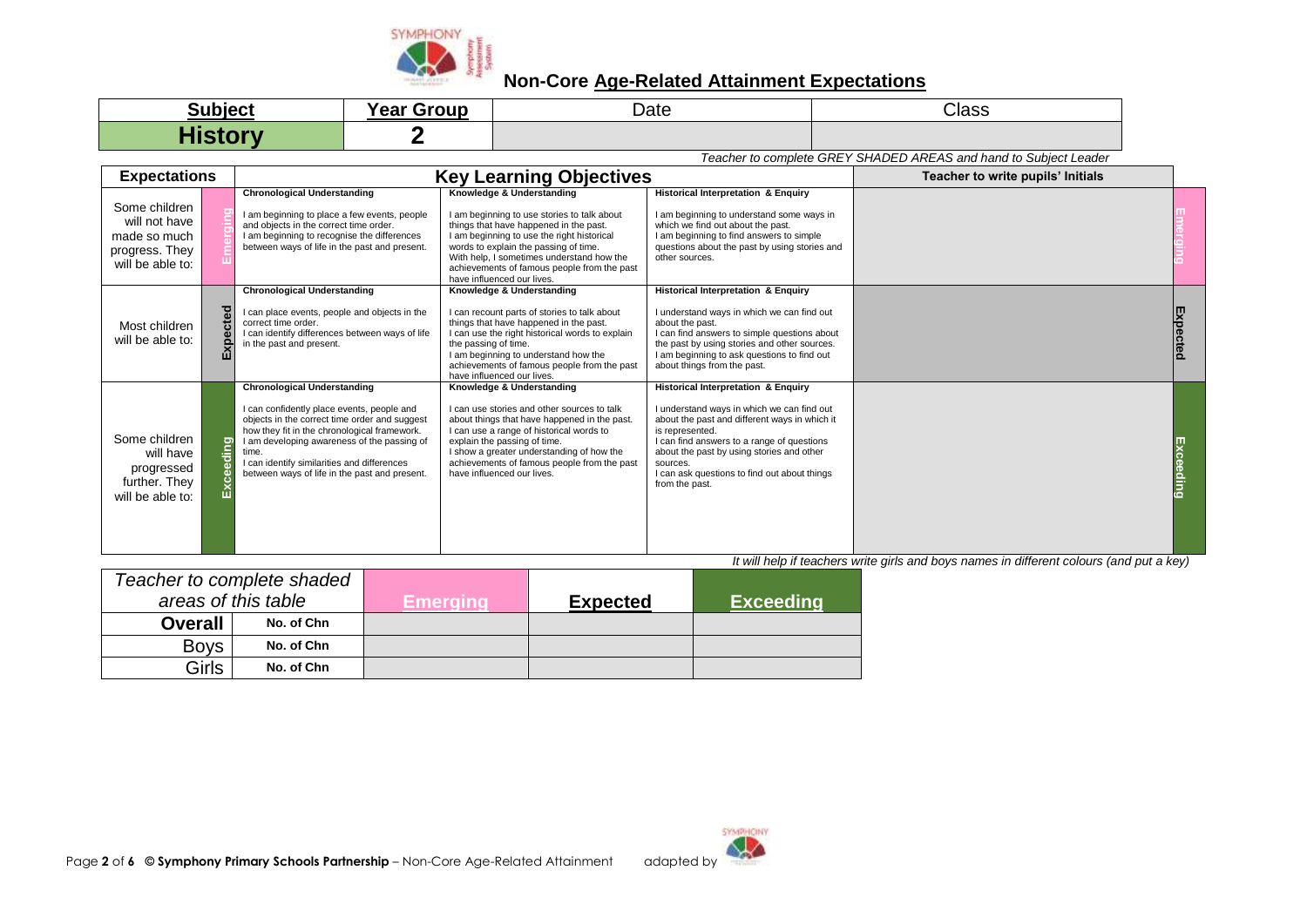

| <b>Subject</b> | <b>Year Group</b> | Date | <b>Class</b> |
|----------------|-------------------|------|--------------|
| <b>History</b> |                   |      |              |

*Teacher to complete GREY SHADED AREAS and hand to Subject Leader*

| <b>Expectations</b>                                                                  |                  |                                                                                                                                                                                                                                                  |                                                                                                                                                                                                                                                                                                                                                                                                       | <b>Key Learning Objectives</b>                                                                                                                                                                                                                                                                                   |                                                                                                                                                                                                              | Teacher to write pupils' Initials |           |
|--------------------------------------------------------------------------------------|------------------|--------------------------------------------------------------------------------------------------------------------------------------------------------------------------------------------------------------------------------------------------|-------------------------------------------------------------------------------------------------------------------------------------------------------------------------------------------------------------------------------------------------------------------------------------------------------------------------------------------------------------------------------------------------------|------------------------------------------------------------------------------------------------------------------------------------------------------------------------------------------------------------------------------------------------------------------------------------------------------------------|--------------------------------------------------------------------------------------------------------------------------------------------------------------------------------------------------------------|-----------------------------------|-----------|
| Some children<br>will not have<br>made so much<br>progress. They<br>will be able to: |                  | <b>Chronological Understanding</b><br>I sometimes show an<br>understanding of chronology and<br>order of events, people and<br>objects.                                                                                                          | Knowledge & Understanding<br>I can use the right historical<br>words to explain the passing of<br>time.<br>I am beginning to know historical<br>events, people and changes of<br>the period that I am studying.                                                                                                                                                                                       | Historical Interpretation &<br>Enguiry<br>I sometimes pick out different<br>ways that the past is shown.<br>I sometimes devise historically<br>valid questions.<br>I sometimes use sources of<br>information in different ways to<br>help me answer questions about<br>the past.                                 | Organisation &<br>Communication<br>With help, I can start to pick out<br>and put together information for<br>the period that I am studying.<br>With help, I sometimes construct<br>simple informed responses |                                   |           |
| Most children<br>will be able to:                                                    | pected<br>Εx     | <b>Chronological Understanding</b><br>I am beginning to show an<br>increasing understanding of<br>chronology and order of events,<br>people and objects.<br>With help, I know that the past<br>can be divided into different<br>periods of time. | Knowledge & Understanding<br>I can use a range of historical<br>words to explain the passing of<br>time.<br>I know historical events, people<br>and changes of the period that I<br>am studying.                                                                                                                                                                                                      | Historical Interpretation &<br>Enguiry<br>I am beginning to pick out<br>different ways that the past is<br>shown.<br>I am beginning to devise<br>historically valid questions.<br>I am beginning to use sources of<br>information in different ways to<br>help me answer questions about<br>the past.            | Organisation &<br>Communication<br>I am beginning to pick out and<br>put together information for the<br>period that I am studying.<br>I am beginning to construct<br>simple informed responses.             |                                   | Expected  |
| Some children<br>will have<br>progressed<br>further. They<br>will be able to:        | <u>Exceeding</u> | <b>Chronological Understanding</b><br>I can show an understanding of<br>chronology and order of events,<br>people and objects.<br>I know that the past can be<br>divided into different periods of<br>time.                                      | Knowledge & Understanding<br>I am beginning to understand<br>and use abstract historical terms<br>such as 'empire', 'civilisation',<br>'parliament' and 'peasantry'.<br>I know and understand the<br>historical events, people and<br>changes of the period that I am<br>studying.<br>I am beginning to give some<br>reasons for the main events and<br>changes for the period that I am<br>studying. | Historical Interpretation &<br><b>Enquiry</b><br>I can pick out and understand<br>different ways that the past is<br>shown.<br>I can devise historically valid<br>questions.<br>I can use sources of information<br>in ways that go beyond simple<br>observations to help me answer<br>questions about the past. | Organisation &<br>Communication<br>I can pick out and put together<br>information for the period that I<br>am studying.<br>I can construct simple informed<br>responses.                                     |                                   | Exceeding |

|                     | Teacher to complete shaded |                 |                 |                  |
|---------------------|----------------------------|-----------------|-----------------|------------------|
| areas of this table |                            | <b>Emerging</b> | <b>Expected</b> | <b>Exceeding</b> |
| <b>Overall</b>      | No. of Chn                 |                 |                 |                  |
| <b>Boys</b>         | No. of Chn                 |                 |                 |                  |
| <b>Girls</b>        | No. of Chn                 |                 |                 |                  |

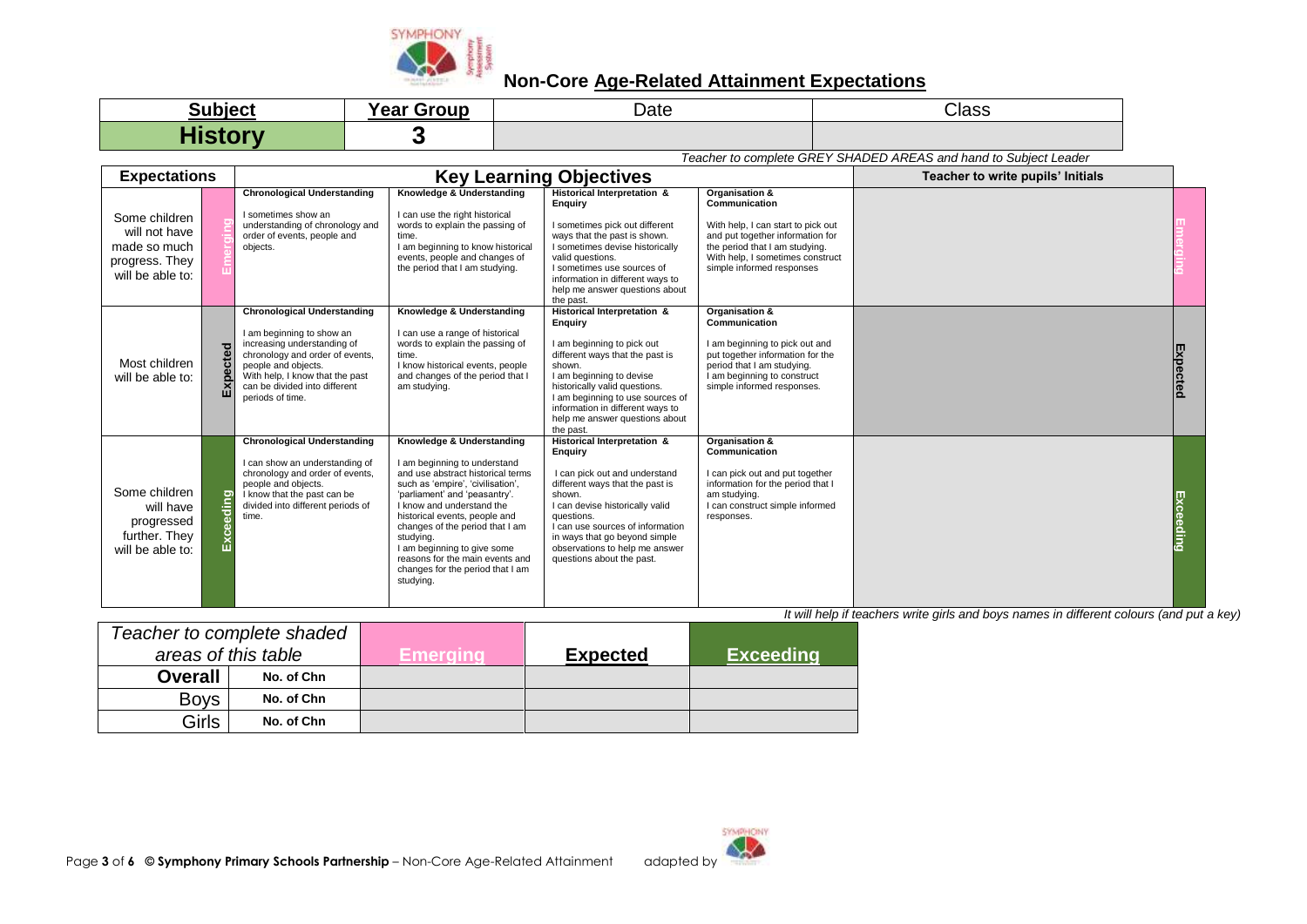

| <b>Subject</b>    | $\blacksquare$<br><b>Year Group</b> | Date | Class |
|-------------------|-------------------------------------|------|-------|
| <b>The Common</b> |                                     |      |       |

*Teacher to complete GREY SHADED AREAS and hand to Subject Leader*

| <b>Expectations</b>                                                                  |                 |                                                                                                                                                                                                                                                                                                                                                                            |                                                                                                                                                                                                                                                                                                                                                                                                       | <b>Key Learning Objectives</b>                                                                                                                                                                                                                                                                                                                               |                                                                                                                                                                                                                                                                                                       | Teacher to write pupils' Initials |             |
|--------------------------------------------------------------------------------------|-----------------|----------------------------------------------------------------------------------------------------------------------------------------------------------------------------------------------------------------------------------------------------------------------------------------------------------------------------------------------------------------------------|-------------------------------------------------------------------------------------------------------------------------------------------------------------------------------------------------------------------------------------------------------------------------------------------------------------------------------------------------------------------------------------------------------|--------------------------------------------------------------------------------------------------------------------------------------------------------------------------------------------------------------------------------------------------------------------------------------------------------------------------------------------------------------|-------------------------------------------------------------------------------------------------------------------------------------------------------------------------------------------------------------------------------------------------------------------------------------------------------|-----------------------------------|-------------|
| Some children<br>will not have<br>made so much<br>progress. They<br>will be able to: |                 | <b>Chronological Understanding</b><br>I am beginning to show an<br>increasing understanding of<br>chronology and order of events,<br>people and objects.<br>With help, I know that the past<br>can be divided into different<br>periods of time.                                                                                                                           | Knowledge & Understanding<br>I can use a range of historical<br>words to explain the passing of<br>time.<br>I know historical events, people<br>and changes of the period that I<br>am studying.                                                                                                                                                                                                      | <b>Historical Interpretation &amp; Enquiry</b><br>I am beginning to pick out different<br>ways that the past is shown.<br>I am beginning to devise historically<br>valid questions.<br>I am beginning to use sources of<br>information in different ways to help<br>me answer questions about the past.                                                      | <b>Organisation &amp; Communication</b><br>I am beginning to pick out and put<br>together information for the period<br>that I am studying.<br>I am beginning to construct simple<br>informed responses.                                                                                              |                                   |             |
| Most children<br>will be able to:                                                    | pected<br>囚     | <b>Chronological Understanding</b><br>I can show an understanding of<br>chronology and order of events.<br>people and objects.<br>I know that the past can be<br>divided into different periods of<br>time.                                                                                                                                                                | Knowledge & Understanding<br>I am beginning to understand<br>and use abstract historical terms<br>such as 'empire', 'civilisation',<br>'parliament' and 'peasantry'.<br>I know and understand the<br>historical events, people and<br>changes of the period that I am<br>studying.<br>I am beginning to give some<br>reasons for the main events and<br>changes for the period that I am<br>studying. | <b>Historical Interpretation &amp; Enquiry</b><br>I can pick out and understand<br>different ways that the past is shown.<br>I can devise historically valid<br>questions.<br>I can use sources of information in<br>ways that go beyond simple<br>observations to help me answer<br>questions about the past.                                               | <b>Organisation &amp; Communication</b><br>I can pick out and put together<br>information for the period that I am<br>studying.<br>I can construct simple informed<br>responses.                                                                                                                      |                                   | 吋<br>pectec |
| Some children<br>will have<br>progressed<br>further. They<br>will be able to:        | ding<br>£<br>மி | <b>Chronological Understanding</b><br>I can show a greater<br>understanding of chronology and<br>order of events, people and<br>objects.<br>I have a greater understanding of<br>how the past can be divided into<br>different periods of time.<br>I can pick out similarities and<br>differences between different<br>periods of time and know some<br>significant dates. | Knowledge & Understanding<br>I understand and use abstract<br>historical terms such as 'empire',<br>'civilisation', 'parliament' and<br>'peasantry'.<br>I know, understand and can<br>recall the historical events.<br>people and changes of the<br>period that I am studying.<br>I can give reasons for the main<br>events and changes for the<br>period that I am studying.                         | <b>Historical Interpretation &amp; Enquiry</b><br>I can pick out and understand<br>different ways that the past is shown<br>and suggest reasons for this.<br>I am beginning to show how features<br>of the past have been retold and<br>interpreted in different ways.<br>I am beginning to understand how<br>evidence is used to make historical<br>claims. | <b>Organisation &amp; Communication</b><br>I can pick out and put together<br>information from a range of sources<br>for the period that I am studying.<br>I can construct informed responses<br>and beginning to use thoughtful<br>selection and organisation of<br>relevant historical information. |                                   | Excee       |

*It will help if teachers write girls and boys names in different colours (and put a key)*

|                     | Teacher to complete shaded |                                         |                 |                  |
|---------------------|----------------------------|-----------------------------------------|-----------------|------------------|
| areas of this table |                            | Emeraina                                | <b>Expected</b> | <b>Exceeding</b> |
| <b>Overall</b>      | No. of Chn                 |                                         |                 |                  |
| <b>Boys</b>         | No. of Chn                 |                                         |                 |                  |
| Girls               | No. of Chn                 |                                         |                 |                  |
|                     |                            | <b>CONTRACTOR COMPANY REAL PROPERTY</b> |                 |                  |



**Non-Core Age-Related Attainment Expectations**

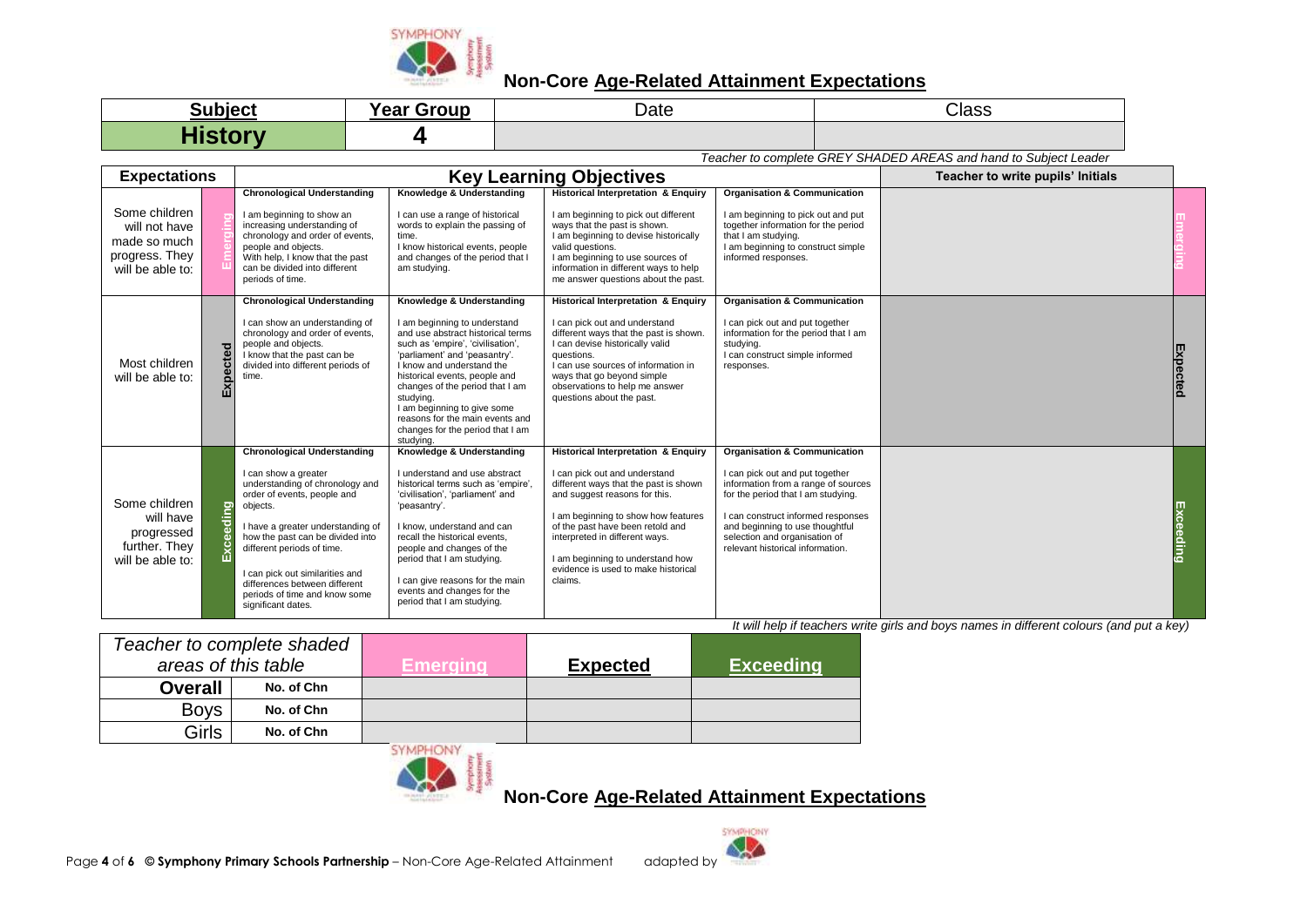| <b>Subject</b>                         | $\blacksquare$<br><b>Year Group</b> | Date | Class |
|----------------------------------------|-------------------------------------|------|-------|
| <b>The Company's Company's Company</b> |                                     |      |       |

|                                                                                      | Teacher to complete GREY SHADED AREAS and hand to Subject Leader |                                                                                                                                                                                                                                                                                                                                                                            |                                                                                                                                                                                                                                                                                                                                                                                                       |                                                                                                                                                                                                                                                                                                                                                              |                                                                                                                                                                                                                                                                                                     |  |           |  |
|--------------------------------------------------------------------------------------|------------------------------------------------------------------|----------------------------------------------------------------------------------------------------------------------------------------------------------------------------------------------------------------------------------------------------------------------------------------------------------------------------------------------------------------------------|-------------------------------------------------------------------------------------------------------------------------------------------------------------------------------------------------------------------------------------------------------------------------------------------------------------------------------------------------------------------------------------------------------|--------------------------------------------------------------------------------------------------------------------------------------------------------------------------------------------------------------------------------------------------------------------------------------------------------------------------------------------------------------|-----------------------------------------------------------------------------------------------------------------------------------------------------------------------------------------------------------------------------------------------------------------------------------------------------|--|-----------|--|
| <b>Expectations</b>                                                                  |                                                                  |                                                                                                                                                                                                                                                                                                                                                                            | <b>Key Learning Objectives</b>                                                                                                                                                                                                                                                                                                                                                                        | Teacher to write pupils' Initials                                                                                                                                                                                                                                                                                                                            |                                                                                                                                                                                                                                                                                                     |  |           |  |
| Some children<br>will not have<br>made so much<br>progress. They<br>will be able to: |                                                                  | <b>Chronological Understanding</b><br>I can show an understanding of<br>chronology and order of events,<br>people and objects.<br>I know that the past can be<br>divided into different periods of<br>time.                                                                                                                                                                | Knowledge & Understanding<br>I am beginning to understand<br>and use abstract historical terms<br>such as 'empire', 'civilisation',<br>'parliament' and 'peasantry'.<br>I know and understand the<br>historical events, people and<br>changes of the period that I am<br>studying.<br>I am beginning to give some<br>reasons for the main events and<br>changes for the period that I am<br>studying. | <b>Historical Interpretation &amp; Enquiry</b><br>I can pick out and understand<br>different ways that the past is shown.<br>I can devise historically valid<br>questions.<br>I can use sources of information in<br>ways that go beyond simple<br>observations to help me answer<br>questions about the past.                                               | Organisation &<br>Communication<br>I can pick out and put together<br>information for the period that I<br>am studying.<br>I can construct simple informed<br>responses.                                                                                                                            |  |           |  |
| Most children<br>will be able to:                                                    | cted<br>Expeo                                                    | <b>Chronological Understanding</b><br>I can show a greater<br>understanding of chronology and<br>order of events, people and<br>objects.<br>I have a greater understanding of<br>how the past can be divided into<br>different periods of time.<br>I can pick out similarities and<br>differences between different<br>periods of time and know some<br>significant dates. | Knowledge & Understanding<br>I understand and use abstract<br>historical terms such as 'empire'.<br>'civilisation', 'parliament' and<br>'peasantry'.<br>I know, understand and can<br>recall the historical events.<br>people and changes of the<br>period that I am studying.<br>I can give reasons for the main<br>events and changes for the<br>period that I am studying.                         | <b>Historical Interpretation &amp; Enquiry</b><br>I can pick out and understand<br>different ways that the past is shown<br>and suggest reasons for this.<br>I am beginning to show how features<br>of the past have been retold and<br>interpreted in different ways.<br>I am beginning to understand how<br>evidence is used to make historical<br>claims. | Organisation &<br>Communication<br>I can pick out and put together<br>information from a range of<br>sources for the period that I am<br>studying.<br>I can construct informed<br>responses and beginning to use<br>thoughtful selection and<br>organisation of relevant historical<br>information. |  | Expected  |  |
| Some children<br>will have<br>progressed<br>further. They<br>will be able to:        | eding<br>Exc                                                     | <b>Chronological Understanding</b><br>I understand the similarities and<br>differences between different<br>periods of time and know some<br>significant dates.<br>I am beginning to make<br>connections between features of<br>past societies and periods.                                                                                                                | Knowledge & Understanding<br>I am able to use my knowledge<br>to describe the individual and<br>special features of past societies<br>and times.<br>I can describe, give reasons and<br>results for the main events and<br>changes for the period that I am<br>studying.                                                                                                                              | <b>Historical Interpretation &amp; Enquiry</b><br>I can show how features of the past<br>have been retold and interpreted in<br>different ways.<br>I can understand how evidence is<br>used to make historical claims.<br>I am beginning to evaluate which<br>sources of evidence are reliable and<br>most useful for particular tasks.                      | Organisation &<br>Communication<br>can evaluate, pick out and put<br>together information from a<br>range of sources for the period<br>that I am studying.<br>I am beginning to produce<br>structured narrative and<br>analyses using important dates<br>and historical terms.                      |  | Exceeding |  |

*It will help if teachers write girls and boys names in different colours (and put a key)*

| Teacher to complete shaded |            |                                       |                 |                  |
|----------------------------|------------|---------------------------------------|-----------------|------------------|
| areas of this table        |            | Emeraina                              | <b>Expected</b> | <b>Exceeding</b> |
| <b>Overall</b>             | No. of Chn |                                       |                 |                  |
| <b>Boys</b>                | No. of Chn |                                       |                 |                  |
| <b>Girls</b>               | No. of Chn |                                       |                 |                  |
|                            |            | <b>CONTRACTOR</b> AND A REAL PROPERTY |                 |                  |



# **Non-Core Age-Related Attainment Expectations**

| <b>Subject</b>                                                   |  | <b>Year Group</b> | Date                           | Class                             |  |
|------------------------------------------------------------------|--|-------------------|--------------------------------|-----------------------------------|--|
| History                                                          |  |                   |                                |                                   |  |
| Teacher to complete GREY SHADED AREAS and hand to Subject Leader |  |                   |                                |                                   |  |
| <b>Expectations</b>                                              |  |                   | <b>Key Learning Objectives</b> | Teacher to write pupils' Initials |  |